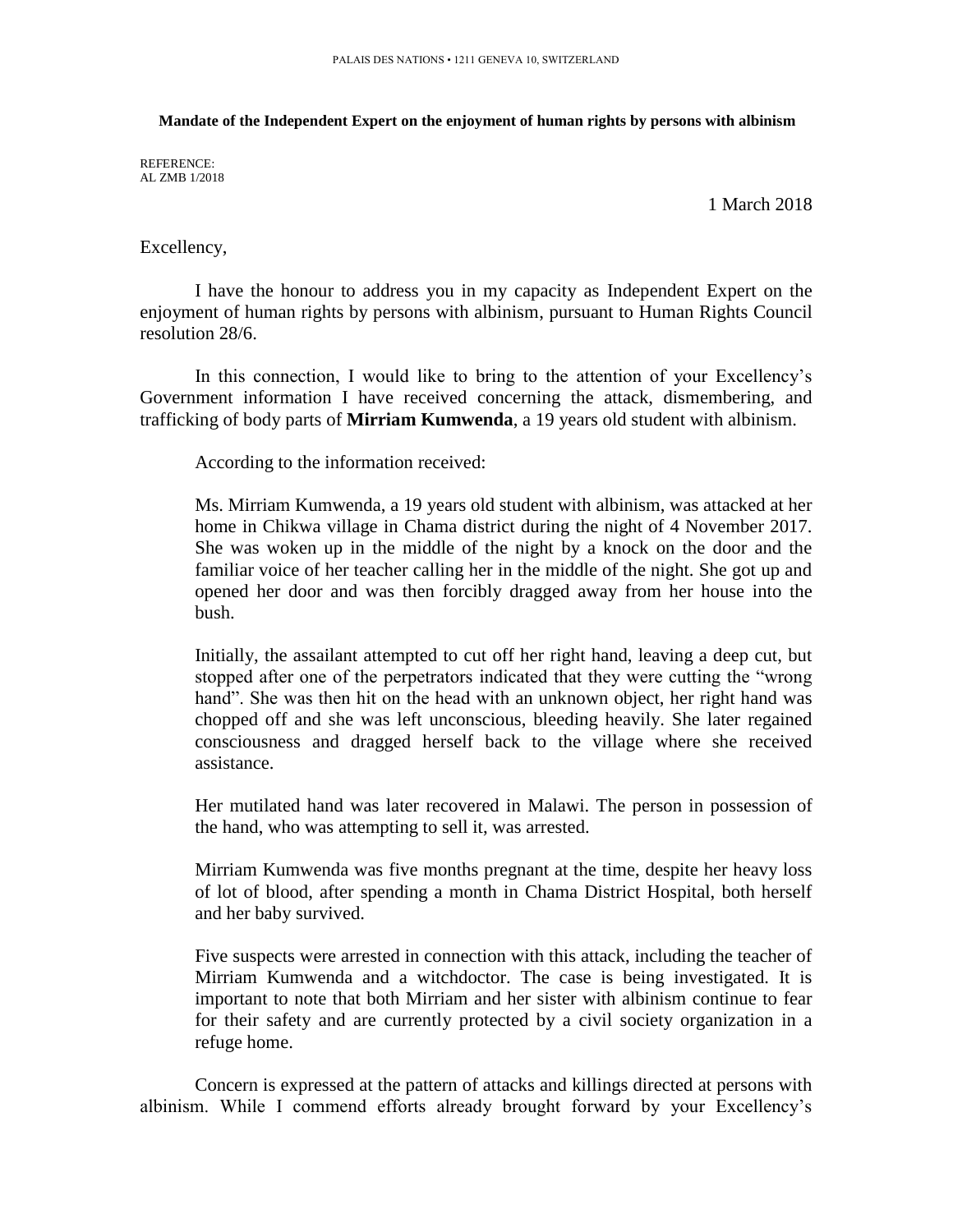Government in taking action against perpetrators, serious concerns are expressed about the information received regarding the attack, and the subsequent international trafficking of a body part, as these acts appear to have had the purpose of selling a body part to be used for witchcraft purposes. In this context, further concerns are expressed about the physical and mental integrity of persons with albinism who are at risk of attacks resulting in death and mutilation, as well as in the trafficking of body parts.

While I do not wish to prejudge the accuracy of these facts I would like to draw the attention of your Excellency's Government to the relevant international norms and standards that are applicable to the issues brought forth by the situation described above.

In connection with the above information and concerns, please refer to the **Reference to international law Annex** attached to this letter which cites international human rights instruments and standards relevant to these allegations.

In line with the information received on the trafficking of a body part from Zambia to Malawi, the information above was also brought to the attention of the Government of Malawi.

It is my responsibility, under the mandate provided to me by the Human Rights Council, to seek to clarify all cases brought to my attention. I would therefore be grateful for your observations on the following matters:

- 1. Provide detailed information on, and where available the results of, investigations, medical and other forensic examinations, and judicial or other inquiries carried out in relation to the information above, as well as on the criminal charges laid against the alleged perpetrators.
- 2. Provide information on the law enforcement and judicial mechanisms for international cooperation used in this framework.
- 3. Provide the full details of any protective measures put in place by your Excellency's Government to ensure the physical and mental integrity and security of persons with albinism.
- 4. Provide information on comprehensive strategies adopted by the national authorities to prevent abduction, killing and dismembering of persons with albinism, including awareness raising campaigns and education programs, training of professionals dealing with survivors and potential victims.
- 5. Provide information on initiatives to foster international cooperation in the framework of the trafficking of body parts.

I would appreciate receiving a response within 60 days.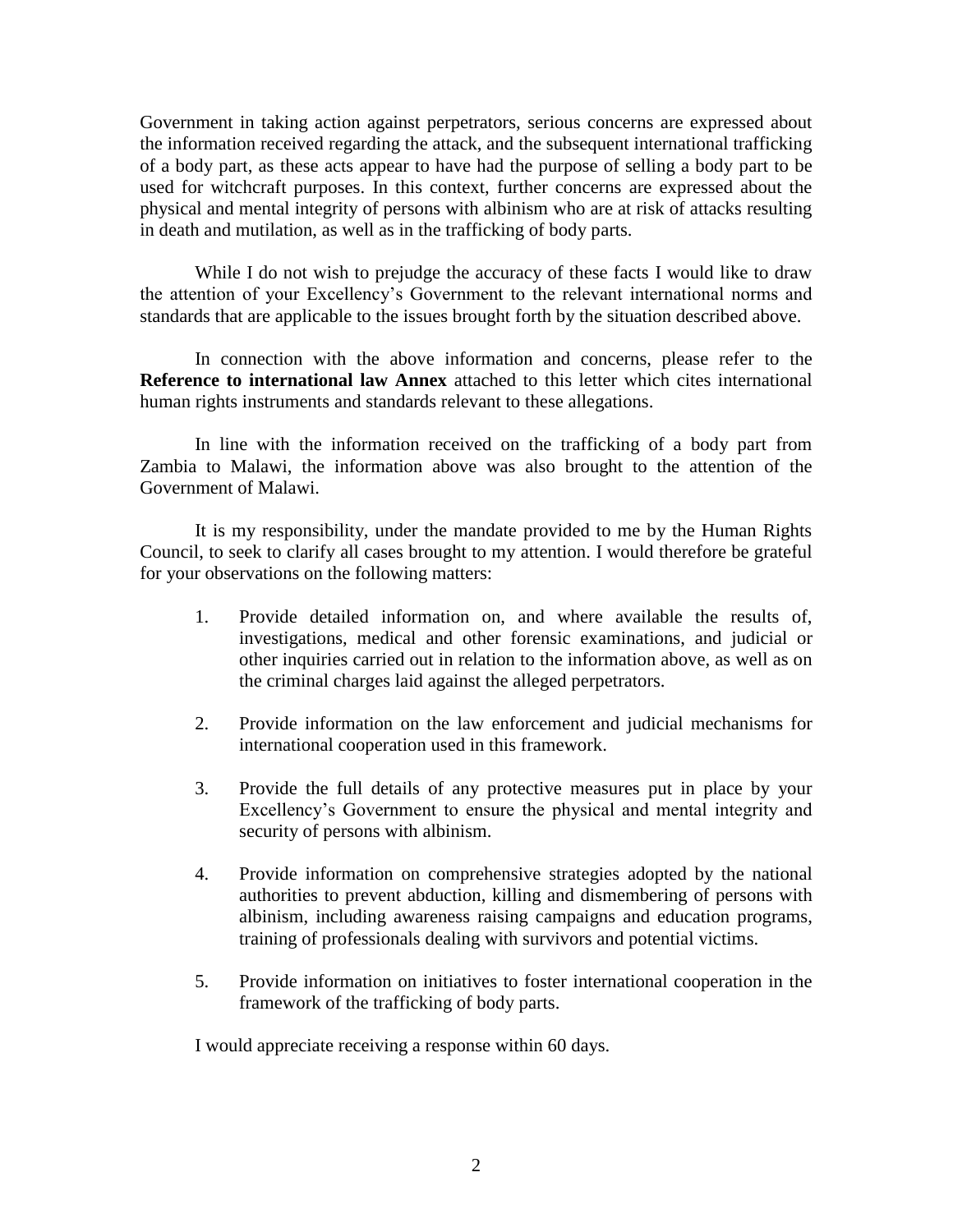While awaiting a reply, I encourage your Excellency's Government to continue applying due diligence in investigating and prosecuting the above allegations, as well as to take all necessary interim measures to prevent the re-occurrence of such alleged violations, protect the life, physical and mental integrity of persons with albinism, and to fight against the trafficking of body parts.

Your Excellency's Government's response will be made available in a report to be presented to the Human Rights Council for its consideration.

Please accept, Excellency, the assurances of my highest consideration.

Ikponwosa Ero Independent Expert on the enjoyment of human rights by persons with albinism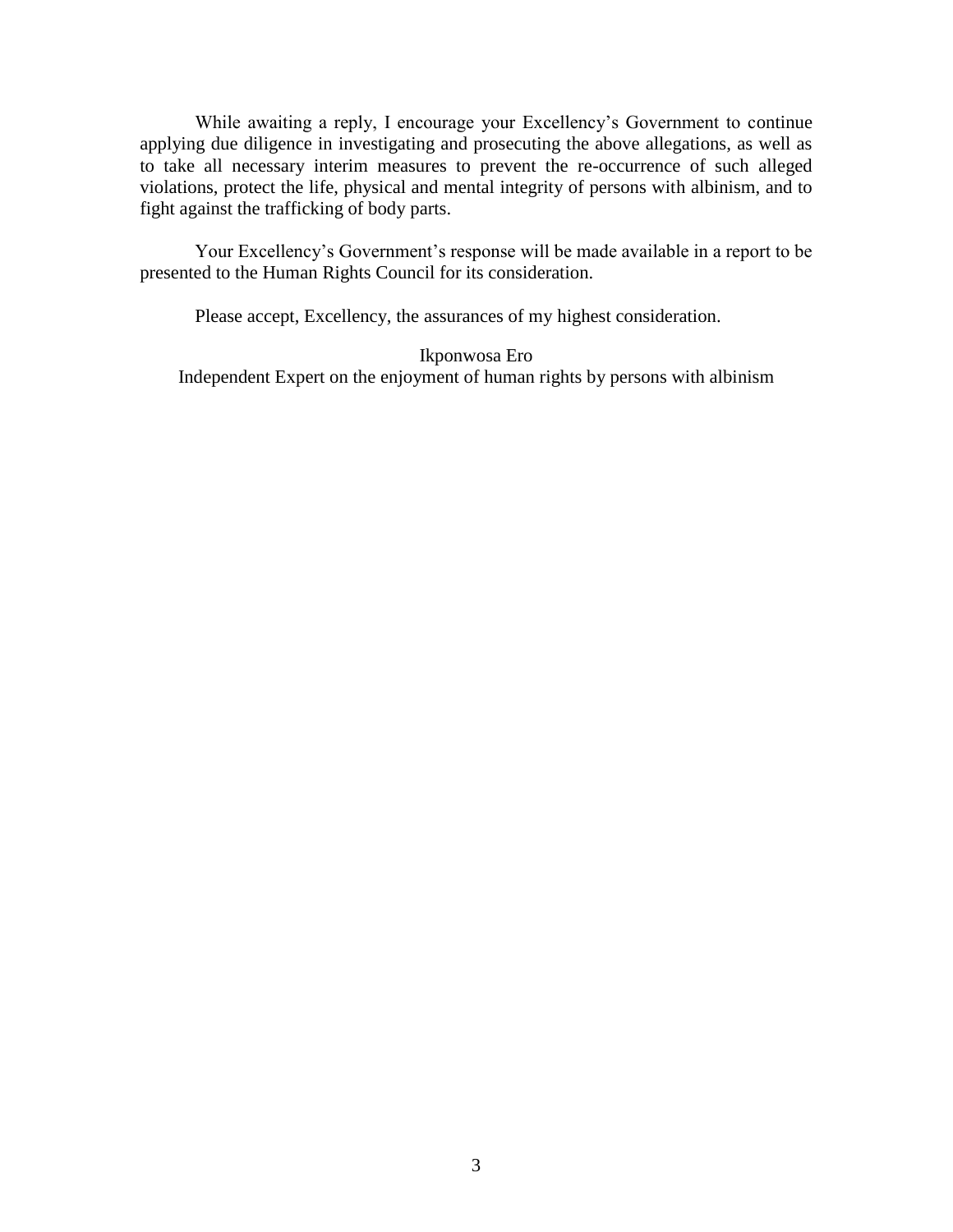## **Annex Reference to international human rights law**

In connection with above alleged facts and concerns, I wish to draw your Excellency's Government's attention to articles 3 of the Universal Declaration of Human Rights and 6 (1) of the International Covenant on Civil and Political Rights, to which Zambia acceded on 10 April 1984, which guarantee the right of every individual to life and security and no to be arbitrarily deprived of his life.

Article 26 of the International Covenant on Civil and Political Rights stresses that "all persons are equal before the law and are entitled without any discrimination to the equal protection of the law". Additionally in its General Comment No. 31, the Human Rights Committee has observed that there is a positive obligation on States Parties to ensure protection of Covenant rights of individuals against violations by its agents and by private persons or entities. States Parties permitting or failing to take appropriate measures or to exercise due diligence to prevent, punish, investigate and bring perpetrators to justice or redress the harm caused by private persons or entities could give rise to a breach of the Covenant (CCPR/C/21/Rev.1/Add.13, paras. 8 and 18).

I would also like to draw your Excellency's Government attention to article 1 of the Convention on the Elimination of All Forms of Discrimination against Women to which Zambia acceded on 21 June 1985, as clarified by general recommendation No. 35 of the Committee on the elimination of Discrimination against Women on gender-based violence against women, updating general recommendation No. 19. It stresses that discrimination against women –as defined in article 1 of the Convention- includes gender-based violence, that is, 'violence which is directed against a woman because she is a woman or that affects women disproportionately', and, as such, is a violation of their human rights. "States parties will be held responsible should they fail to take all appropriate measures to prevent, as well as to investigate, prosecute, punish and provide reparations for, acts or omissions by non-State actors that result in gender-based violence against women" (paragraphs 1 and 24).

The Joint general recommendation No. 31 of the Committee on the Elimination of Discrimination against Women/general comment No. 18 of the Committee on the Rights of the Child on harmful practices defining them as "persistent practices and forms of behaviour that are grounded in discrimination on the basis of, among other things, sex, gender and age, in addition to multiple and/or intersecting forms of discrimination that often involve violence and cause physical and/or psychological harm or suffering". (CEDAW/C/GC/31/CRC/C/GC/18)

I would also like to draw your attention to the provisions of the Convention on the Rights of Persons with Disabilities, ratified by Zambia on 1 February 2010, and in particular on articles 10, 13 and 16. Article 10 reaffirms "that every human being has the inherent right to life" and requires State Parties to "take all necessary measures to ensure its effective enjoyment by persons with disabilities on an equal basis with others". Article